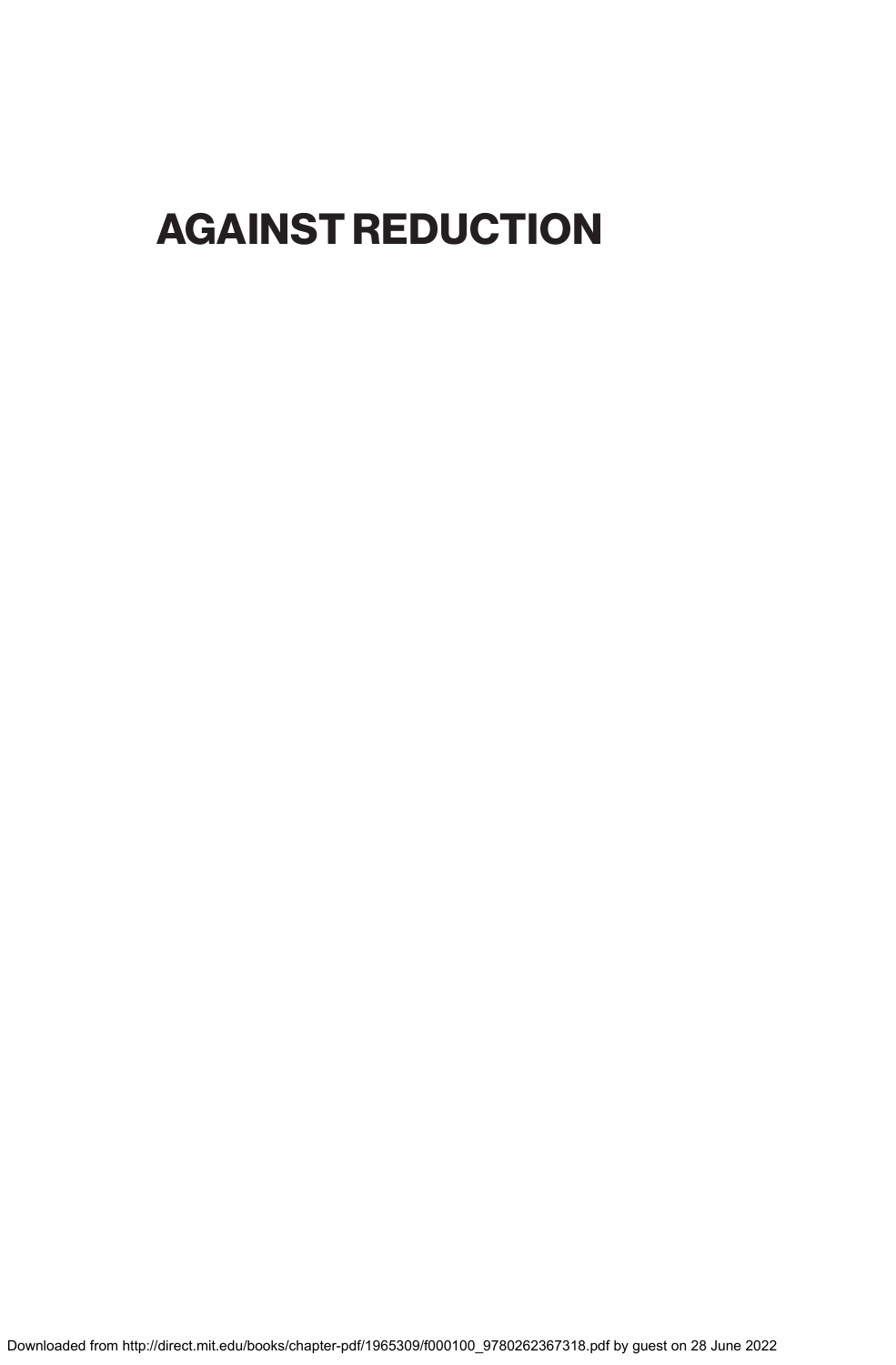Downloaded from http://direct.mit.edu/books/chapter-pdf/1965309/f000100\_9780262367318.pdf by guest on 28 June 2022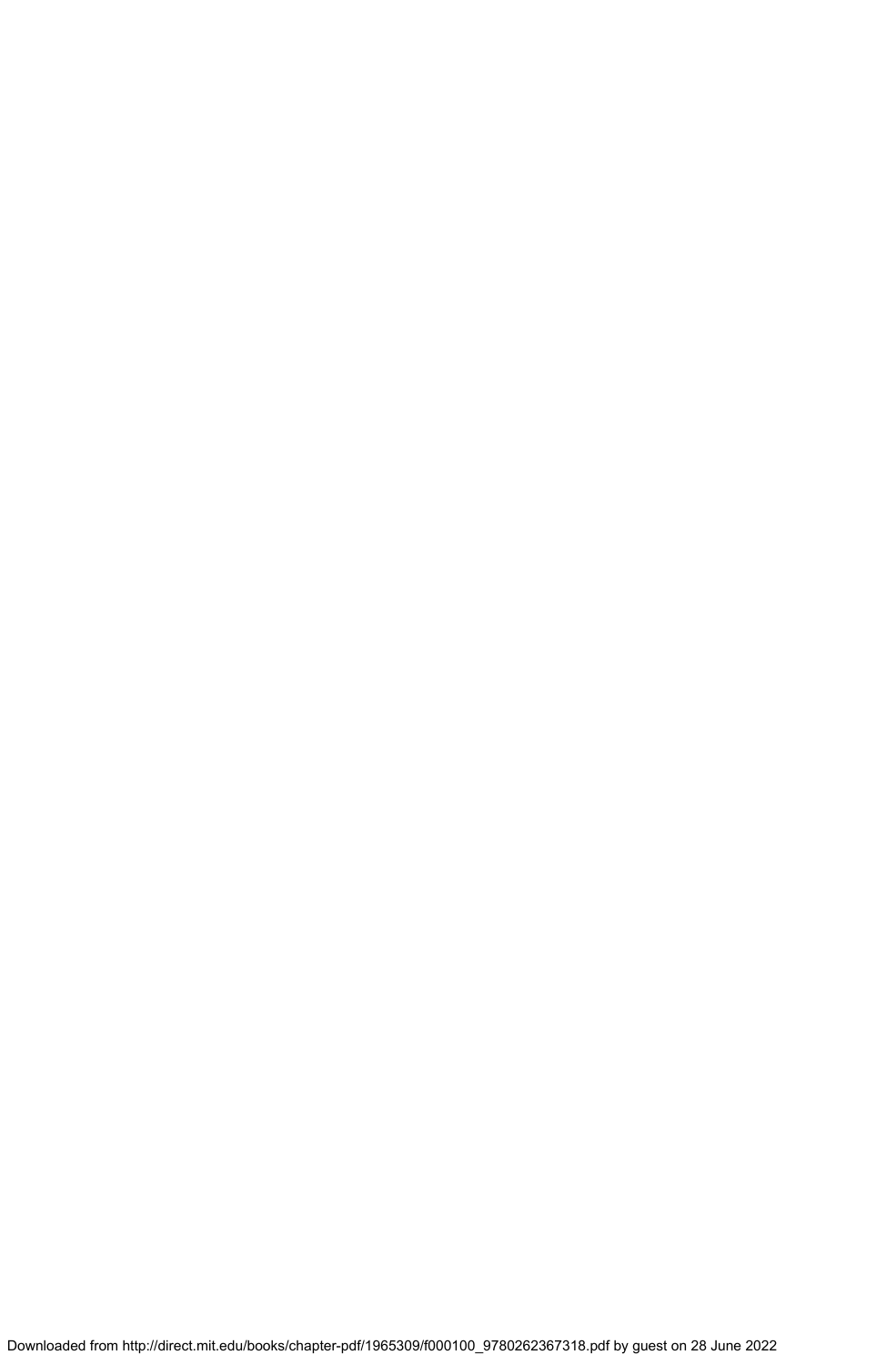# AGAINST REDUCTION

### DESIGNING A HUMAN FUTURE WITH MACHINES

Noelani Arista, Sasha Costanza-Chock, Vafa Ghazavi, Suzanne Kite, Cathryn Klusmeier, Jason Edward Lewis, Archer Pechawis, Jaclyn Sawyer, Gary Zhexi Zhang, And Snoweria Zhang Introduction by Kate Darling

The MIT Press Cambridge, Massachusetts London, England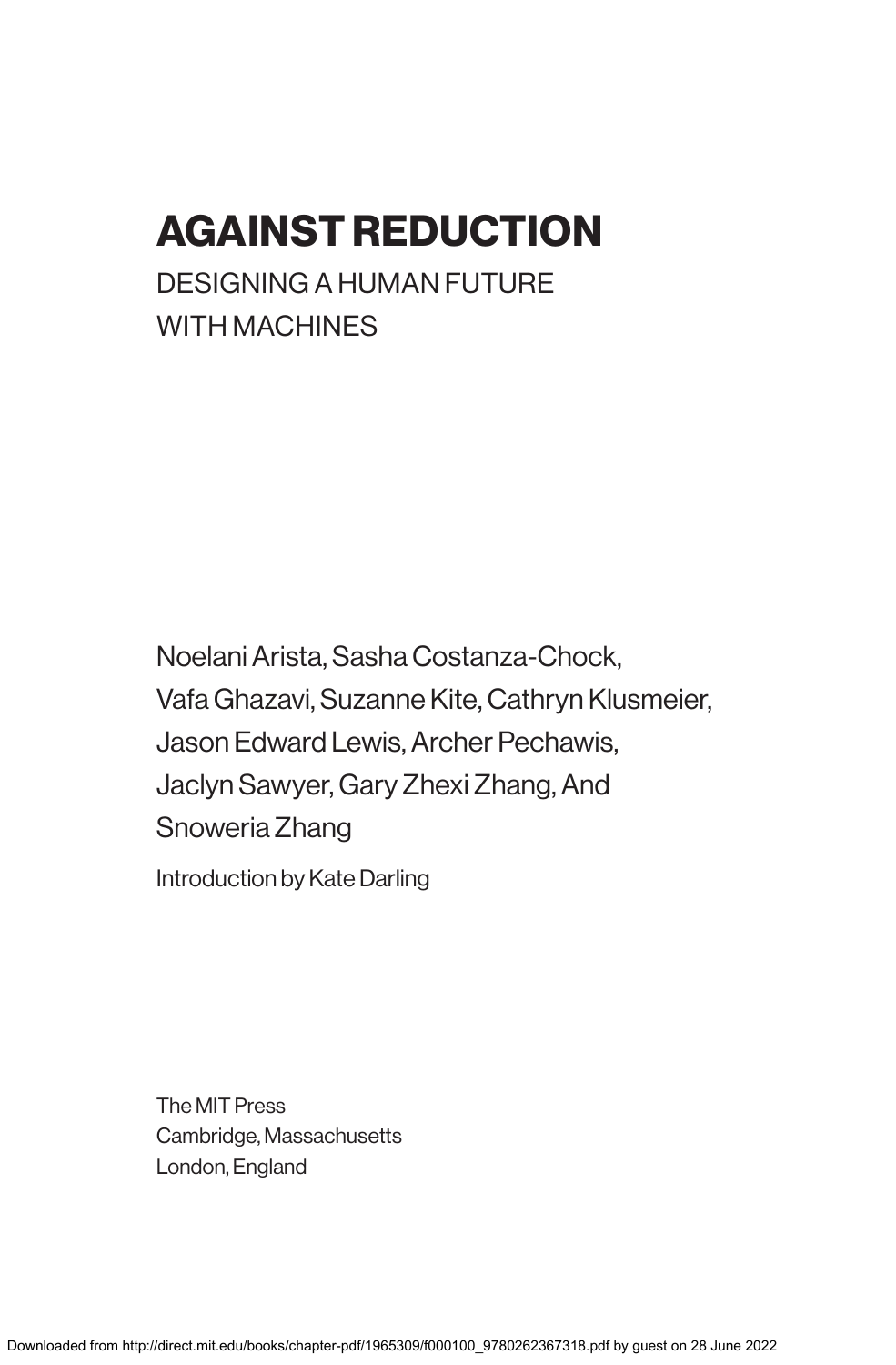© 2021 Massachusetts Institute of Technology

This work is subject to a Creative Commons CC-BY-NC-ND license.



Subject to such license, all rights are reserved.

The MIT Press would like to thank the anonymous peer reviewers who provided comments on drafts of this book. The generous work of academic experts is essential for establishing the authority and quality of our publications. We acknowledge with gratitude the contributions of these otherwise uncredited readers.

This book was set in Minion and Neue Haas Grotesk by Westchester Publishing Services.

Library of Congress Cataloging-in-Publication Data

Names: Arista, Noelani, author.

Title: Against reduction : designing a human future with machines / Noelani Arista, Sasha Costanza-Chock, Vafa Ghazavi, Suzanne Kite, Cathryn Klusmeier, Jason Edward Lewis, Archer Pechawis, Jaclyn Sawyer, Gary Zhexi Zhang, Snoweria Zhang ; introduction by Kate Darling. Description: Cambridge, Massachusetts : The MIT Press, [2021] | Includes bibliographical references and index. Identifiers: LCCN 2020053013 | ISBN 9780262543125 (paperback) Subjects: LCSH: Artificial intelligence--Moral and ethical aspects. | Artificial intelligence--Social aspects. Classification: LCC Q334.7 .A75 2021 | DDC 303.48/34--dc23 LC record available at<https://lccn.loc.gov/2020053013>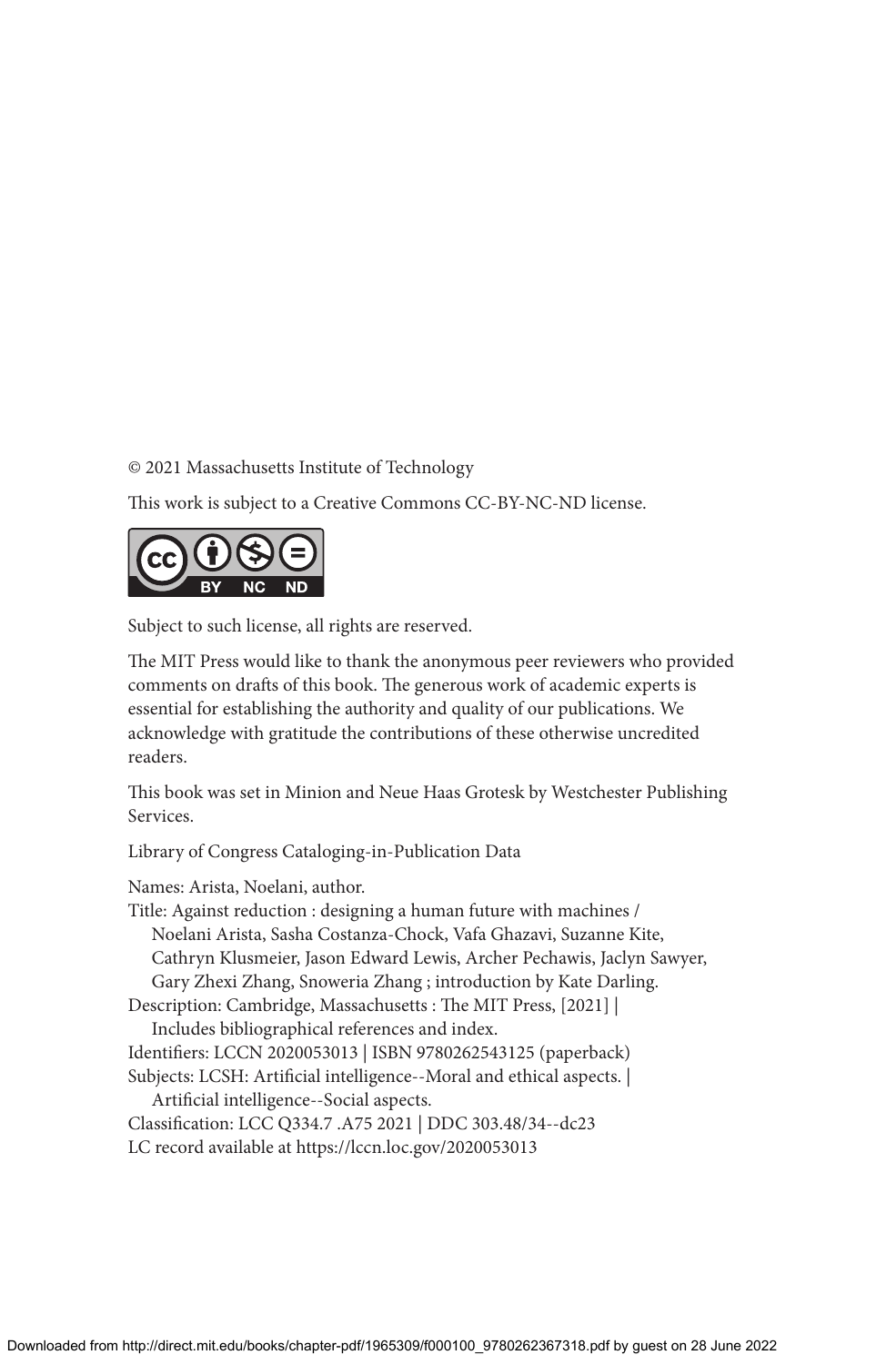### **CONTENTS**

[INTRODUCTION vii](#page--1-0) Kate Darling

[1](#page--1-0) MAKING KIN WITH THE MACHINES 1 [Jason Edward Lewis, Noelani Arista, Archer Pechawis,](#page--1-0)  and Suzanne Kite [2](#page--1-0) [THE WICKED QUEEN'S SMART MIRROR 21](#page--1-0) Snoweria Zhang [3](#page--1-0) [DESIGN JUSTICE, AI, AND ESCAPE FROM THE MATRIX](#page--1-0)  OF DOMINATION 39 [Sasha Costanza-Chock](#page--1-0) [4](#page--1-0) [THE FLUID BOUNDARIES OF NONCOMMUNICABLE](#page--1-0) DISEASE 61 [Cathryn Klusmeier](#page--1-0) [5](#page--1-0) [WHAT SOCIAL WORK GOT RIGHT AND WHY IT'S](#page--1-0) [NEEDED FOR OUR \(TECHNOLOGY\) EVOLUTION 81](#page--1-0) Jaclyn Sawyer 6 [SYSTEMS SEDUCTION: THE AESTHETICS](#page--1-0)  OF DECENTRALIZATION 97

Gary Zhexi Zhang